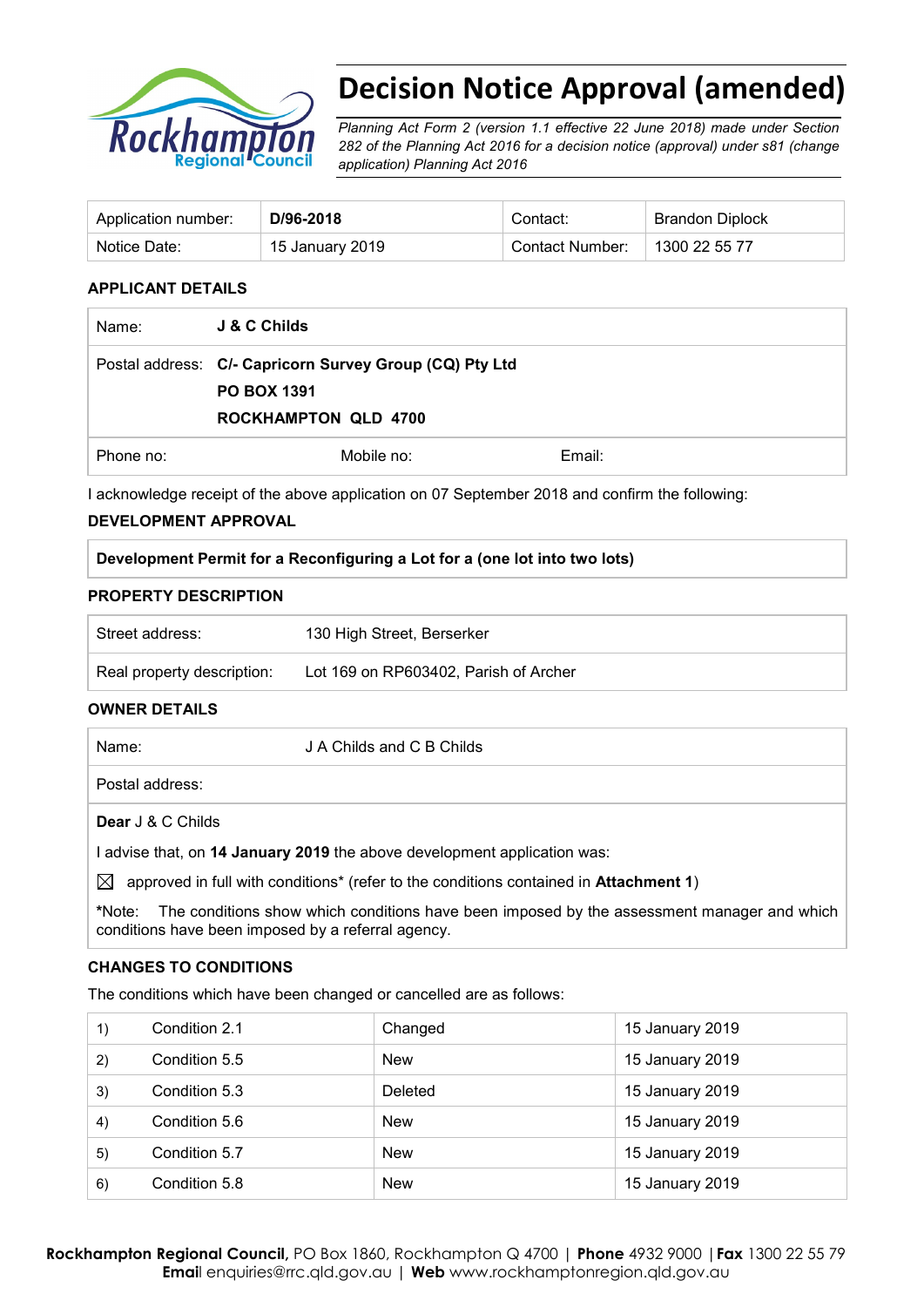|    | Condition 6.1 | Changed | 15 January 2019 |
|----|---------------|---------|-----------------|
| 8) | Item 5        | Changed | 15 January 2019 |

## **1. DETAILS OF THE APPROVAL**

The following approvals are given:

|                                                                                                                                                                                                        | <b>Development</b><br><b>Permit</b> | Preliminary<br>Approval |
|--------------------------------------------------------------------------------------------------------------------------------------------------------------------------------------------------------|-------------------------------------|-------------------------|
| Development assessable under the planning scheme, superseded<br>planning scheme, a temporary local planning instrument, a master<br>plan or a preliminary approval which includes a variation approval | $\boxtimes$                         |                         |
| - Reconfiguring a lot                                                                                                                                                                                  |                                     |                         |

## **2. CONDITIONS**

This approval is subject to the conditions in Attachment 1.

## **3. FURTHER DEVELOPMENT PERMITS REQUIRED**

Please be advised that the following development permits are required to be obtained before the development can be carried out:

| Type of development permit required | Subject of the required development permit |
|-------------------------------------|--------------------------------------------|
| Building Works                      |                                            |
| Plumbing and Drainage Works         |                                            |

## **4. REFERRAL AGENCIES NIL**

## **5. THE APPROVED PLANS**

**The approved development must be completed and maintained generally in accordance with the approved drawings and documents:**

| <b>Drawing/report title</b>                   | <b>Prepared by</b>        | Date             | <b>Reference</b><br>number | Version/<br>issue |
|-----------------------------------------------|---------------------------|------------------|----------------------------|-------------------|
| Aspect of development: [reconfiguring a lot]  |                           |                  |                            |                   |
| <b>Reconfiguration Plan</b>                   | Capricorn Survey<br>Group | 6 September 2018 | 7164-01-ROL                | Rev A             |
| Reconfiguration Plan - Plan of<br>Development | Capricorn Survey<br>Group | 9 January 2019   | 7164-01-ROL                | Rev C             |

## **6. CURRENCY PERIOD FOR THE APPROVAL (s.85 of the Planning Act) (change application)**

The standard relevant periods stated in section 85 of *Planning Act 20016* apply to each aspect of development in this approval, if not stated in the conditions of approval attached.

## **7. STATEMENT OF REASONS**

| <b>Description of the</b><br>development | The proposed development is for Reconfiguring a Lot (one lot into two lots)                                                                                                                                                                                                                                                                                     |
|------------------------------------------|-----------------------------------------------------------------------------------------------------------------------------------------------------------------------------------------------------------------------------------------------------------------------------------------------------------------------------------------------------------------|
| <b>Reasons for Decision</b>              | The proposed changes will result in allotments that are consistent and<br>a)<br>commensurate with the surrounding area; and                                                                                                                                                                                                                                     |
|                                          | Assessment of the development against the relevant zone purpose,<br>b)<br>planning scheme codes and planning scheme policies demonstrates<br>that the proposed development will not cause significant adverse<br>impacts on the surrounding natural environment, built environment and<br>infrastructure, community facilities, or local character and amenity. |
| <b>Assessment Benchmarks</b>             | The proposed development was assessed against the following                                                                                                                                                                                                                                                                                                     |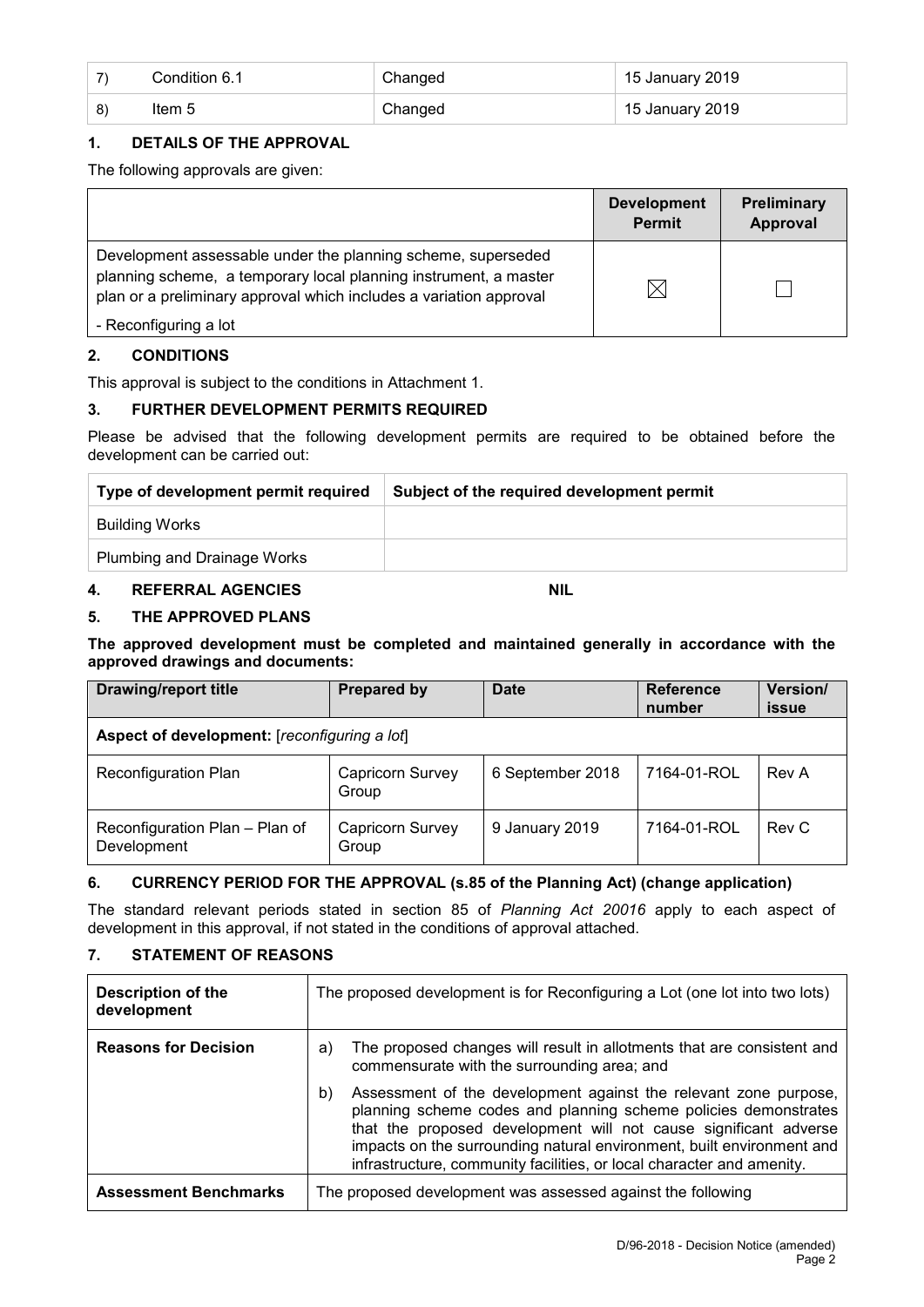|                              | assessment benchmarks:                                                                                |
|------------------------------|-------------------------------------------------------------------------------------------------------|
|                              | Low Density Residential Zone;<br>$\bullet$                                                            |
|                              | Reconfiguring a Lot Code;                                                                             |
|                              | Access, Parking and Mobility Code;                                                                    |
|                              | Stormwater Management Code; and                                                                       |
|                              | Water and Sewer Code.                                                                                 |
| <b>Matters prescribed by</b> | The State Planning Policy – Part E;<br>٠                                                              |
|                              |                                                                                                       |
| regulation                   | The Central Queensland Regional Plan;                                                                 |
|                              | The Rockhampton Region Planning Scheme 2015;<br>٠                                                     |
|                              | Surrounding use of adjacent premises in terms of commensurate and<br>consistent development form; and |

## **8. RIGHTS OF APPEAL**

The rights of an applicant to appeal to a tribunal or the Planning and Environment Court against a decision about a development application are set out in chapter 6, part 1 of the *Planning Act 2016*. For particular applications, there may also be a right to make an application for a declaration by a tribunal (see chapter 6, part 2 of the *Planning Act 2016).*

## *Appeal by an applicant*

An applicant for a development application may appeal to the Planning and Environment Court against the following:

- the refusal of all or part of the development application
- a provision of the development approval
- the decision to give a preliminary approval when a development permit was applied for
- a deemed refusal of the development application.

An applicant may also have a right to appeal to the Development tribunal. For more information, see schedule 1 of the *Planning Act 2016*.

The timeframes for starting an appeal in the Planning and Environment Court are set out in section 229 of the *Planning Act 2016*.

**Attachment 2** is an extract from the *Planning Act 2016* that sets down the applicant's appeal rights and the appeal rights of a submitter.

## **9. WHEN THE DEVELOPMENT APPROVAL TAKES EFFECT**

This development approval takes effect:

- From the time the decision notice is given  $-$  if there is no submitter and the applicant does not appeal the decision to the court.
- Or
- When the submitter's appeal period ends  $-$  if there is a submitter and the applicant does not appeal the decision to the court.

Or

Subject to the decision of the court, when the appeal is finally decided  $-$  if an appeal is made to the court.

## **10. ORIGINAL DECISION ASSESSMENT MANAGER**

| Name: | Tarnya Fitzgibbon<br><b>COORDINATOR</b> |
|-------|-----------------------------------------|
|       | <b>DEVELOPMENT ASSESSMENT</b>           |

Date: 16 October 2018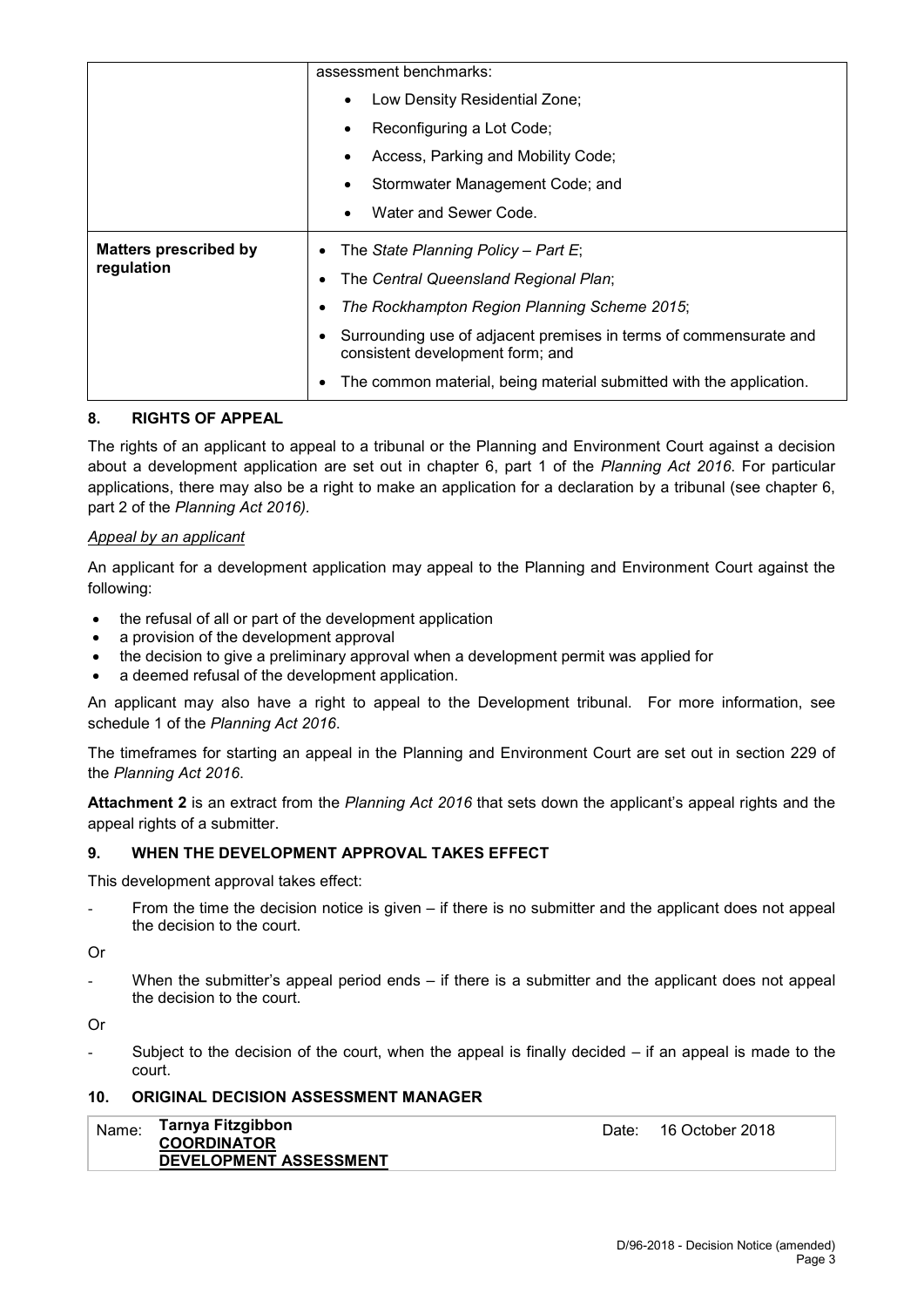## **11. ASSESSMENT MANAGER**

| Name: | Tarnya Fitzgibbon<br><b>COORDINATOR</b> | Signature: | Date: 15 January 2019 |
|-------|-----------------------------------------|------------|-----------------------|
|       | DEVELOPMENT ASSESSMENT                  |            |                       |

## **Attachment 1 – Conditions of the approval**

*Part 1* **–** *Conditions imposed by the assessment manager [Note: where a condition is imposed about infrastructure under Chapter 4 of the Planning Act 2016, the relevant provision of the Act under which this condition was imposed must be specified.]*

#### **Attachment 2—Extract on appeal rights**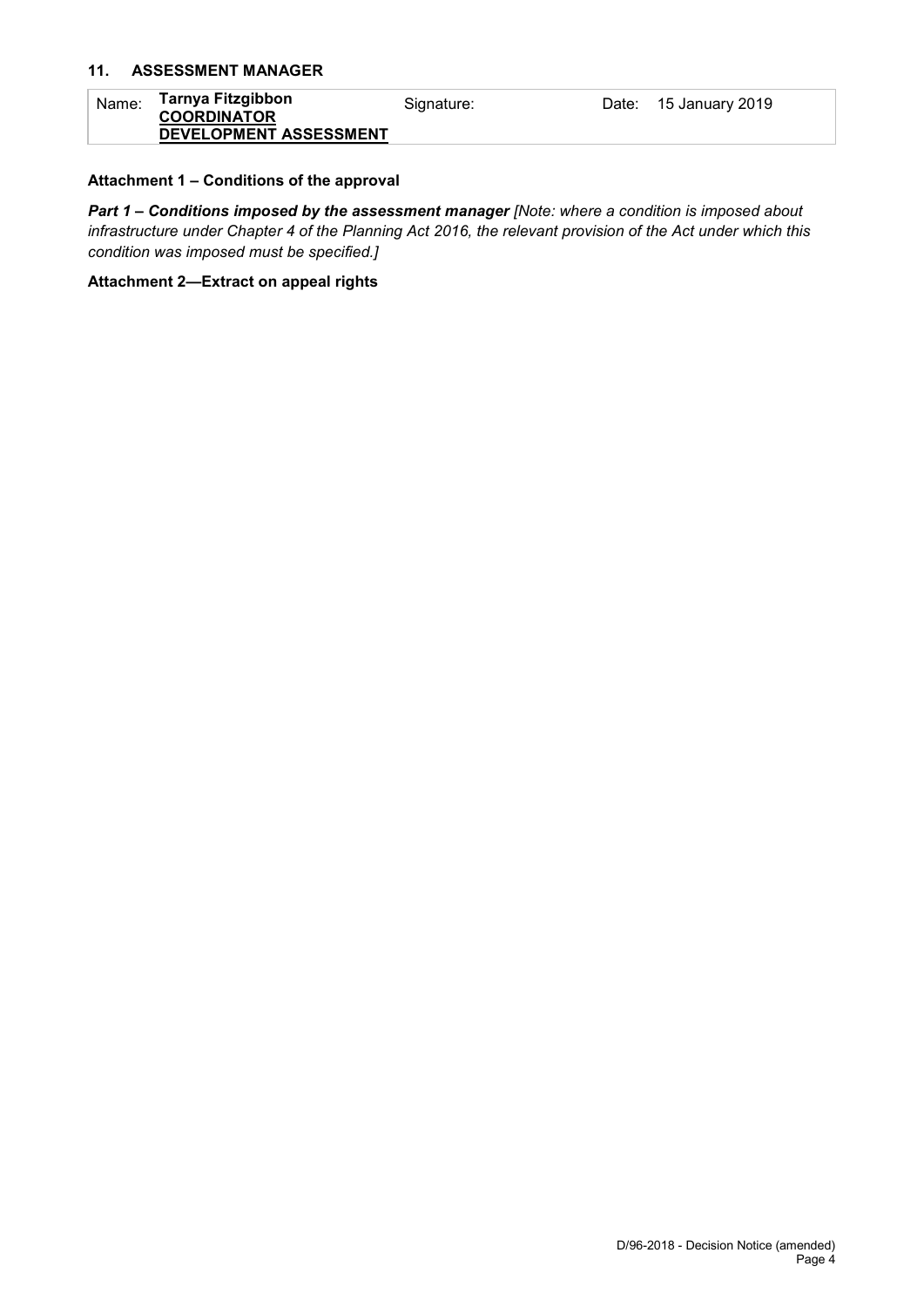

## **Attachment 1 – Part 1 Rockhampton Regional Council Conditions**

*Planning Act 2016*

## 1.0 ADMINISTRATION

- 1.1 The Developer and his employee, agent, contractor or invitee is responsible for ensuring compliance with the conditions of this development approval.
- 1.2 Where these Conditions refer to "Council" in relation to requiring Council to approve or to be satisfied as to any matter, or conferring on the Council a function, power or discretion, that role may be fulfilled in whole or in part by a delegate appointed for that purpose by the Council.
- 1.3 All conditions, works, or requirements of this development approval must be undertaken and completed:
	- 1.3.1 to Council's satisfaction;
	- 1.3.2 at no cost to Council; and
	- 1.3.3 prior to the issue of the Survey Plan Approval Certificate,

unless otherwise stated.

- 1.4 Infrastructure requirements of this development approval must be contributed to the relevant authorities, where applicable, at no cost to Council, prior to the issue of the Survey Plan Approval Certificate, unless otherwise stated.
- 1.5 The following further Development Permits must be obtained prior to the commencement of any works associated with their purposes:
	- 1.5.1 Plumbing and Drainage Works; and
	- 1.5.2 Building Works:
		- (i) Demolition Works.
- 1.6 All Development Permits for Plumbing and Drainage Works (disconnection) must be obtained prior to the issue of a Development Permit for Building Works (Demolition Works).
- 1.7 All works must be designed, constructed and maintained in accordance with the relevant Council policies, guidelines and standards, unless otherwise stated.
- 1.8 All engineering drawings/specifications, design and construction works must be in accordance with the requirements of the relevant *Australian Standards* and must be approved, supervised and certified by a Registered Professional Engineer of Queensland.

## 2.0 APPROVED PLANS AND DOCUMENTS

2.1 The approved development must be completed and maintained generally in accordance with the approved plans and documents, except where amended by any condition of this development approval:

| <b>Drawing/report title</b>                   | <b>Prepared by</b>               | <b>Date</b>         | <b>Reference</b><br>number | <b>Version</b><br>/ issue |
|-----------------------------------------------|----------------------------------|---------------------|----------------------------|---------------------------|
| Aspect of development: [reconfiguring a lot]  |                                  |                     |                            |                           |
| Reconfiguration Plan                          | Capricorn<br><b>Survey Group</b> | 6 September<br>2018 | 7164-01-<br><b>ROL</b>     | Rev A                     |
| Reconfiguration Plan -<br>Plan of Development | Capricorn<br><b>Survey Group</b> | 9 January<br>2019   | 7164-01-<br><b>ROL</b>     | Rev C                     |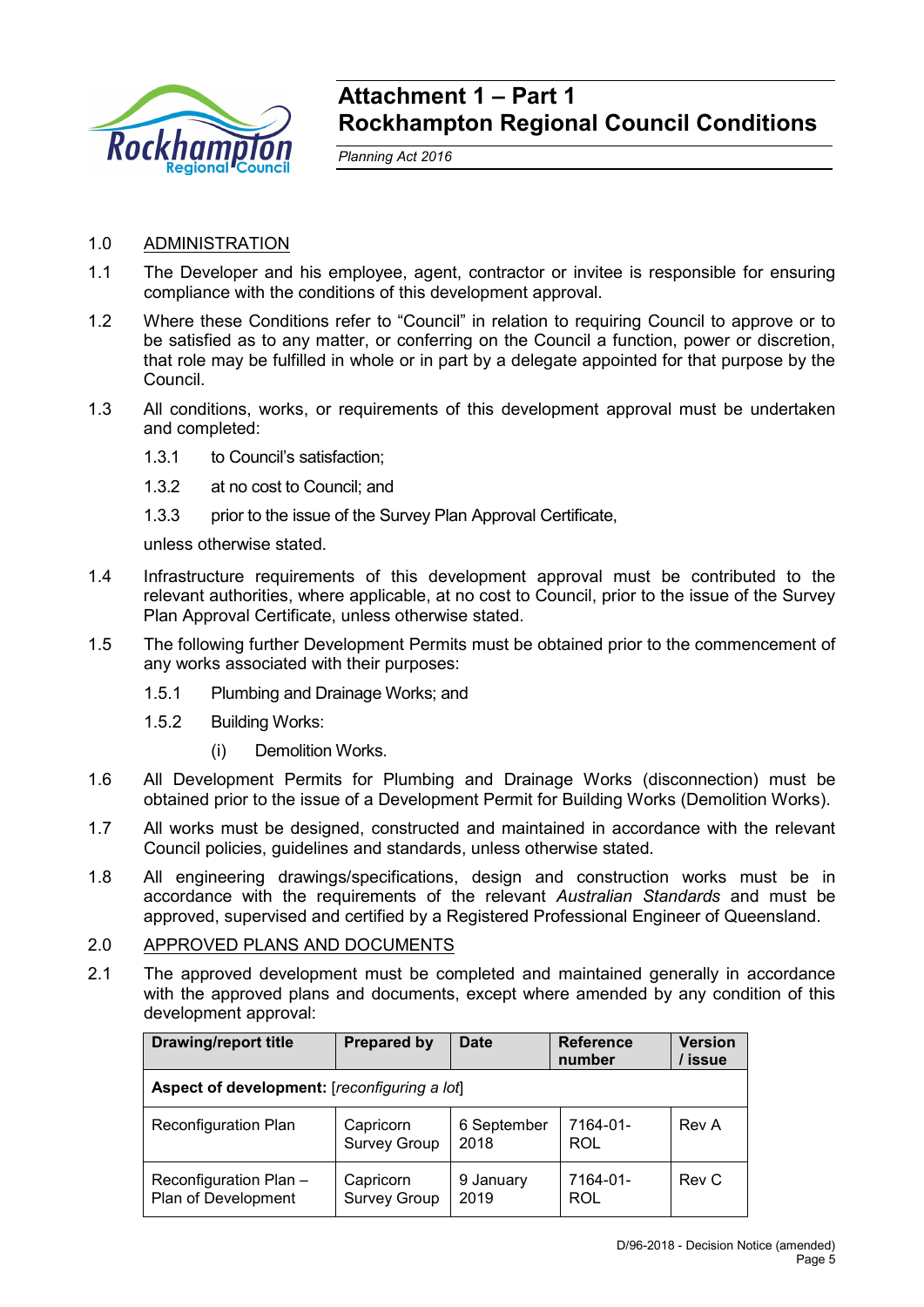2.2 Where there is any conflict between the conditions of this development approval and the details shown on the approved plans and documents, the conditions of this development approval must prevail.

## 3.0 PLUMBING AND DRAINAGE WORKS

- 3.1 All water, sewerage, internal plumbing and drainage works must be designed and constructed in accordance with the approved plans (refer to condition 2.1), *Capricorn Municipal Development Guidelines*, *Water Supply (Safety and Reliability) Act 2008* and *Plumbing and Drainage Act* and Council's Plumbing and Drainage policies.
- 3.2 All lots within the development must be connected to Council's reticulated water and sewerage network. Each lot must be provided with its own separate water and sewerage connection point, located wholly within its respective property boundary.
- 3.3 The existing water connection must be retained to service proposed Lot 2. A new water connection point must be provided for proposed Lot 1 from the existing reticulated water network located within the northern side of High Street.
- 3.4 The existing sewerage connection must be retained to service proposed Lot 1. A new sewerage connection point must be provided for proposed Lot 2 from the existing reticulated sewerage network located within the development site.
- 3.5 Alteration, disconnection or relocation of internal plumbing and sanitary drainage works associated with the existing building must be in accordance with regulated work under the *Plumbing and Drainage Act* and Council's Plumbing and Drainage Policies.

## 4.0 SITE WORKS

- 4.1 All earthworks must be undertaken in accordance with *Australian Standard AS3798 "Guidelines on earthworks for commercial and residential developments".*
- 4.2 Site works must be constructed such that they do not, at any time, in any way restrict, impair or change the natural flow of runoff water, or cause a nuisance or worsening to surrounding land or infrastructure.

## 5.0 BUILDING WORKS

- 5.1 A Development Permit for Building Works must be obtained for the removal and/or demolition of any existing structure on the development site, prior to the issue of the Survey Plan Approval Certificate.
- 5.2 The existing dwelling on the development site must be demolished.
- 5.3 Deleted.
- 5.4 All future buildings / structures proposed on lots 1 and 2 must be constructed within the approved building envelopes.

Note: Proposed Lots 1 and 2 are not able to discharge their roof drainage into a Council controlled drainage system (kerb and channel) via gravity. Appropriate fill must be placed over the building pad to ensure the roof drainage discharges to the kerb and channel via gravity.

- 5.5 All eaves of any new building are to be located within the Building envelope as shown on plan 7164-01-ROL (refer to condition 2.1).
- 5.6 No wall longer than eight (8) metres is to be constructed along the zero boundary setback, where not on the boundary, it is required to have a minimum setback of 0.95 metres (refer to condition 2.1).
- 5.7 Only a garage wall is permitted along the zero boundary setback.
- 5.8 Any garage is to be setback a minimum of 5.4 metres from the High Street boundary.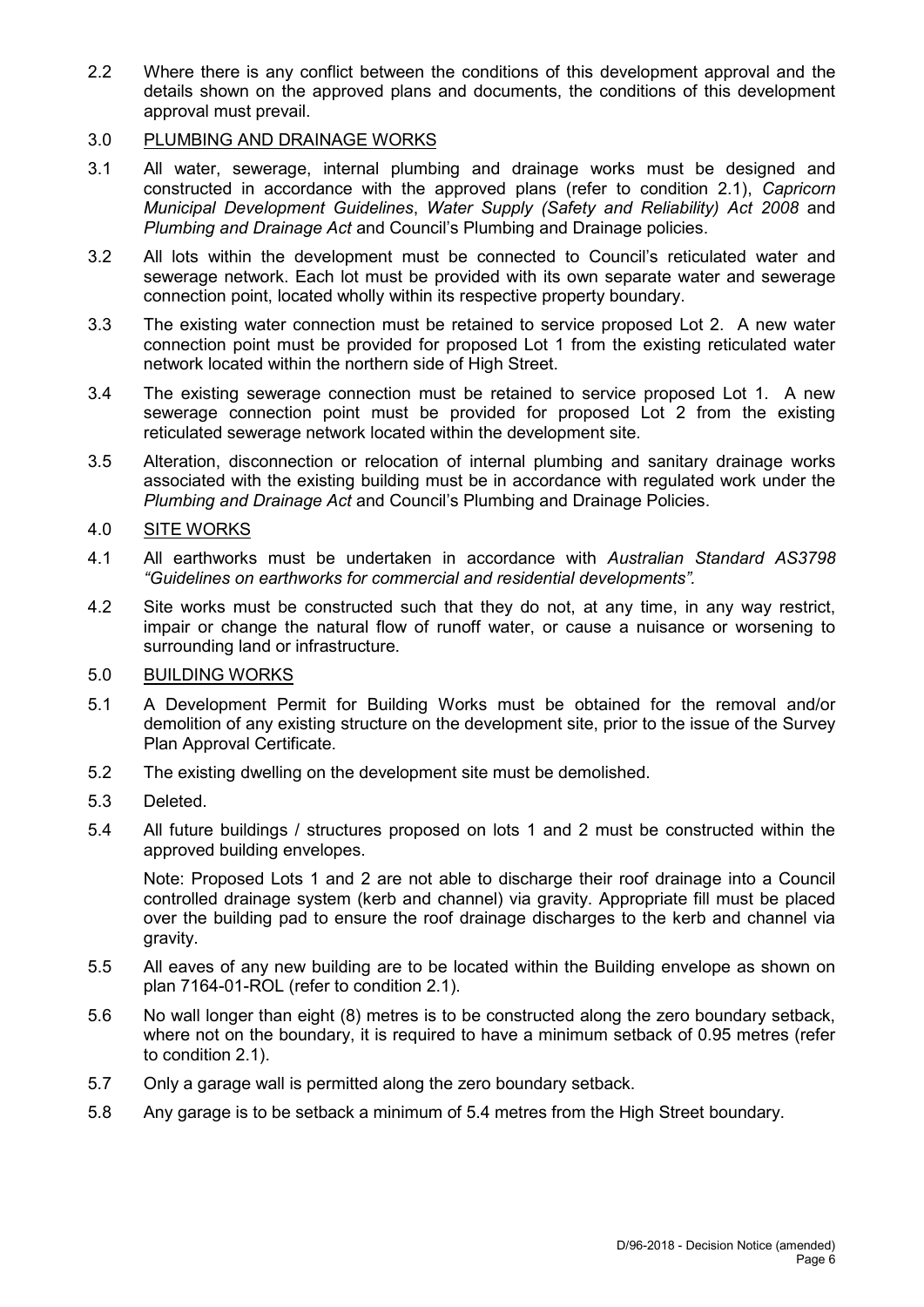## 6.0 ELECTRICITY

- 6.1 Underground electricity services must be provided to each lot in accordance with the standards and requirements of the relevant service provider. Alternatively overhead electricity service connection will be approved where:
	- 6.1.1 overhead electricity reticulation is established;
	- 6.1.2 no new poles within the road reserve area required to service the development;
	- 6.1.3 overhead service connection does not cross a road; and
	- 6.1.4 overhead service connection does not cross the development site, other than the premises being serviced.
- 6.2 A *Certificate of Electricity Supply* from the relevant service provider must be provided to Council, prior to the issue of the Survey Plan Approval Certificate.

## 7.0 TELECOMMUNICATIONS

- 7.1 Telecommunications services must be provided to each lot in accordance with the standards and requirements of the relevant service provider. Unless otherwise stipulated by telecommunications legislation at the time of installation, this includes all necessary pits and pipes, and conduits that provide a connection to the telecommunications network.
- 7.2 Evidence (see below) of acceptance of the works from the relevant service provider must be provided to Council, prior to the issue of the Survey Plan Approval Certificate e.g. This will be a letter from either :-

**NBN** *a 'Certificate of Practical Completion*",

**Telstra** a-"*Telecommunications Agreement/Provisioning Letter*",

**A Licenced Carrier** under the Telecommunications Act 1997- (*signed documentation from a Registered Professional Engineer Queensland -electrical enginee*r.)

## 8.0 ASSET MANAGEMENT

- 8.1 Any alteration necessary to electricity, telephone, water mains, sewerage mains, and/or public utility installations resulting from the development or in connection with the development, must be undertaken and completed at no cost to Council.
- 8.2 Any damage to existing stormwater, water supply and sewerage infrastructure, kerb and channel, pathway or roadway (including removal of concrete slurry from public land and Council infrastructure), that occurs while any works are being carried out in association with this development approval must be repaired at full cost to the developer. This includes the reinstatement of any existing traffic signs or pavement markings that may have been removed or damaged.
- 8.3 'As Constructed' information pertaining to assets to be handed over to Council and those which may have an impact on Council's existing and future assets must be provided prior to the issue of the Survey Plan Approval Certificate. This information must be provided in accordance with the Asset Design and As Constructed Manual (ADAC).

## 9.0 ENVIRONMENTAL

- 9.1 An Erosion Control and Stormwater Control Management Plan prepared by a Registered Professional Engineer of Queensland in accordance with the *Capricorn Municipal Design Guidelines*, must be:
	- 9.1.1 implemented, monitored and maintained for the duration of the works, and until all exposed soil areas are permanently stabilised (for example, turfed, hydromulched, concreted, landscaped); and
	- 9.1.2 available on-site for inspection by Council Officers whilst all works are being carried out.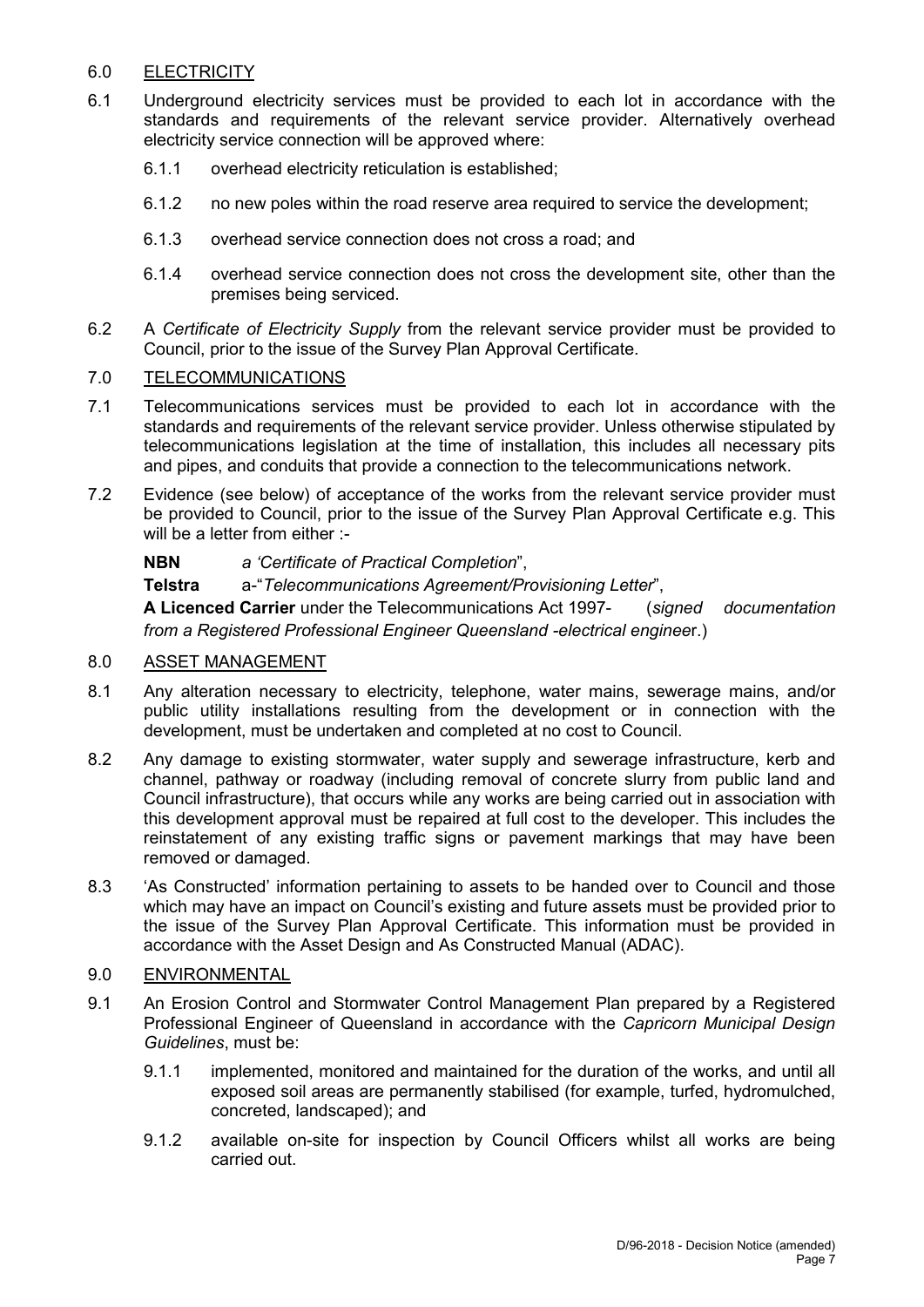## 10.0 OPERATING PROCEDURES

10.1 All construction materials, waste, waste skips, machinery and contractors' vehicles must be located and stored or parked within the development site. Storage of materials or parking of construction machinery or contractors' vehicles must not occur within High Street or Hook Street.

## ADVISORY NOTES

## NOTE 1. Aboriginal Cultural Heritage

It is advised that under section 23 of the *Aboriginal Cultural Heritage Act 2003*, a person who carries out an activity must take all reasonable and practicable measures to ensure the activity does not harm Aboriginal cultural heritage (the "cultural heritage duty of care"). Maximum penalties for breaching the duty of care are listed in the Aboriginal cultural heritage legislation. The information on Aboriginal cultural heritage is available on the Department of Aboriginal and Torres Strait Islander Partnerships website [www.datsip.qld.gov.au](http://www.datsip.qld.gov.au/).

## NOTE 2. Asbestos Removal

Any demolition and/or removal works involving asbestos materials must be undertaken in accordance with the requirements of the *Work Health and Safety Act 2011* and *Public Health Act 2005*.

## NOTE 3. General Safety Of Public During Construction

The *Work Health and Safety Act 2011* and *Manual of Uniform Traffic Control Devices* must be complied with in carrying out any construction works, and to ensure safe traffic control and safe public access in respect of works being constructed on a road.

## NOTE 4. Works in Road Reserve Permit

Works in Road Reserve Permit (including a fee for the vehicle crossover and compliant with Capricorn Municipal Development Guideline) or else Operational Works (access works) must be obtained prior to the commencement of any works to be undertaken within the road reserve.

## NOTE 5. Infrastructure Charges Notice

This application is subject to infrastructure charges in accordance with Council policies. The charges are presented on an Infrastructure Charges Notice.

## NOTE 6. Plumbing and Drainage Works

For any future development proposed on Lots 1 and 2, the construction of internal plumbing and sanitary drainage works must be in accordance with regulated work under the *Plumbing and Drainage Act* and Council's Plumbing and Drainage Policies.

## NOTE 7. Property Note

Proposed Lots 1 and 2 are not able to discharge their roof drainage into a Council controlled drainage system (kerb and channel) via gravity. Appropriate fill must be placed over the building pad to ensure the roof drainage discharges to the kerb and channel via gravity.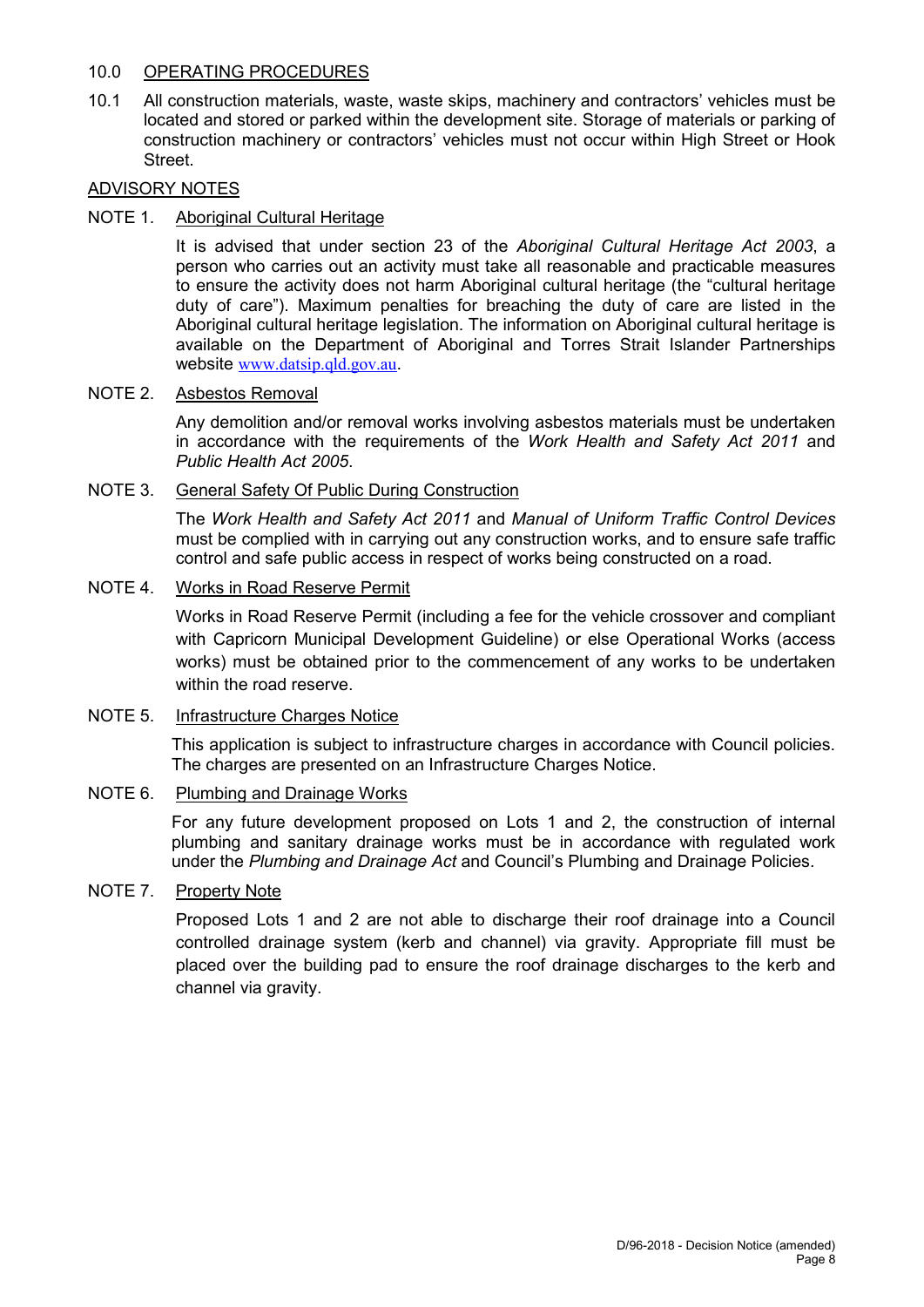

# **Attachment 2 - Appeal Rights**

*PLANNING ACT 2016*

The following is an extract from the *Planning Act 2016 (Chapter 6)*

## *Appeal rights*

#### *229 Appeals to tribunal or P&E Court*

- (1) Schedule 1 states—
	- (a) matters that may be appealed to— (i)either a tribunal or the P&E Court; or (ii)only a tribunal; or
		- (iii)only the P&E Court; and
	- (b) the person— (i)who may appeal a matter (the **appellant**); and (ii)who is a respondent in an appeal of the matter; and (iii)who is a co-respondent in an appeal of the matter; and
		- (iv)who may elect to be a co-respondent in an appeal of the matter.
- (2) An appellant may start an appeal within the appeal period.
- (3) The **appeal period** is—
	- (a) for an appeal by a building advisory agency—10 business days after a decision notice for the decision is given to the agency or
	- (b) for an appeal against a deemed refusal—at any time after the deemed refusal happens; or
	- (c) for an appeal against a decision of the Minister, under chapter 7, part 4, to register premises or to renew the registration of premises—20 business days after a notice is published under section 269(3)(a) or (4); or
	- (d) for an appeal against an infrastructure charges notice-20 business days after the infrastructure charges notice is given to the person; or
	- (e) for an appeal about a deemed approval of a development application for which a decision notice has not been given—30 business days after the applicant gives the deemed approval notice to the assessment manager; or
	- (f) for any other appeal—20 business days after a notice of the decision for the matter, including an enforcement notice, is given to the person.
	- **Note**

See the P&E Court Act for the court's power to extend the appeal period.

- (4) Each respondent and co-respondent for an appeal may be heard in the appeal.
- (5) If an appeal is only about a referral agency's response, the assessment manager may apply to the tribunal or P&E Court to withdraw from the appeal.
- (6) To remove any doubt, it is declared that an appeal against an infrastructure charges notice must not be about—
	- (a) the adopted charge itself; or
	- (b) for a decision about an offset or refund—
		- (i) the establishment cost of trunk infrastructure identified in a LGIP; or
	- (ii) the cost of infrastructure decided using the method included in the local government's charges resolution.

## **230 Notice of appeal**

- (1) An appellant starts an appeal by lodging, with the registrar of the tribunal or P&E Court, a notice of appeal that— (a) is in the approved form; and
	- (b) succinctly states the grounds of the appeal.
- (2) The notice of appeal must be accompanied by the required fee.
- (3) The appellant or, for an appeal to a tribunal, the registrar must, within the service period, give a copy of the notice of appeal to—
- (a) the respondent for the appeal; and
- (b) each co-respondent for the appeal; and
- (c) for an appeal about a development application under schedule 1, table 1, item 1—each principal submitter for the development application; and
- (d) for an appeal about a change application under schedule 1, table 1, item 2—each principal submitter for the change application; and
- (e) each person who may elect to become a co-respondent for the appeal, other than an eligible submitter who is not a principal submitter in an appeal under paragraph (c) or (d); and
- (f) for an appeal to the P&E Court—the chief executive; and
- (g) for an appeal to a tribunal under another Act—any other person who the registrar considers appropriate.
- (4) The **service period** is—
	- (a) if a submitter or advice agency started the appeal in the P&E Court—2 business days after the appeal is started; or
	- (b) otherwise—10 business days after the appeal is started.
- (5) A notice of appeal given to a person who may elect to be a co-respondent must state the effect of subsection
- (6) A person elects to be a co-respondent by filing a notice of election, in the approved form, within 10 business days after the notice of appeal is given to the person*.*
- **231 Other appeals**
- (1) Subject to this chapter, schedule 1 and the P&E Court Act, unless the Supreme Court decides a decision or other matter under this Act is affected by jurisdictional error, the decision or matter is non-appealable.
- (2) The Judicial Review Act 1991, part 5 applies to the decision or matter to the extent it is affected by jurisdictional error.
- (3) A person who, but for subsection (1) could have made an application under the Judicial Review Act 1991 in relation to the decision or matter, may apply under part 4 of that Act for a statement of reasons in relation to the decision or matter.
- (4) In this section— **decision** includes—
	- (a) conduct engaged in for the purpose of making a decision; and
	- (b) other conduct that relates to the making of a decision; and
	- (c) the making of a decision or the failure to make a decision; and
	- (d) a purported decision; and
	- (e) a deemed refusal.
- **non-appealable**, for a decision or matter, means the decision or matter—
	- (a) is final and conclusive; and
	- (b) may not be challenged, appealed against, reviewed, quashed, set aside or called into question in any other way under the Judicial Review Act 1991 or otherwise, whether by the Supreme Court, another court, a tribunal or another entity; and
	- (c) is not subject to any declaratory, injunctive or other order of the Supreme Court, another court, a tribunal or another entity on any ground.

## **232 Rules of the P&E Court**

- (1) A person who is appealing to the P&E Court must comply with the rules of the court that apply to the appeal.
- (2) However, the P&E Court may hear and decide an appeal even if the person has not complied with rules of the P&E Court.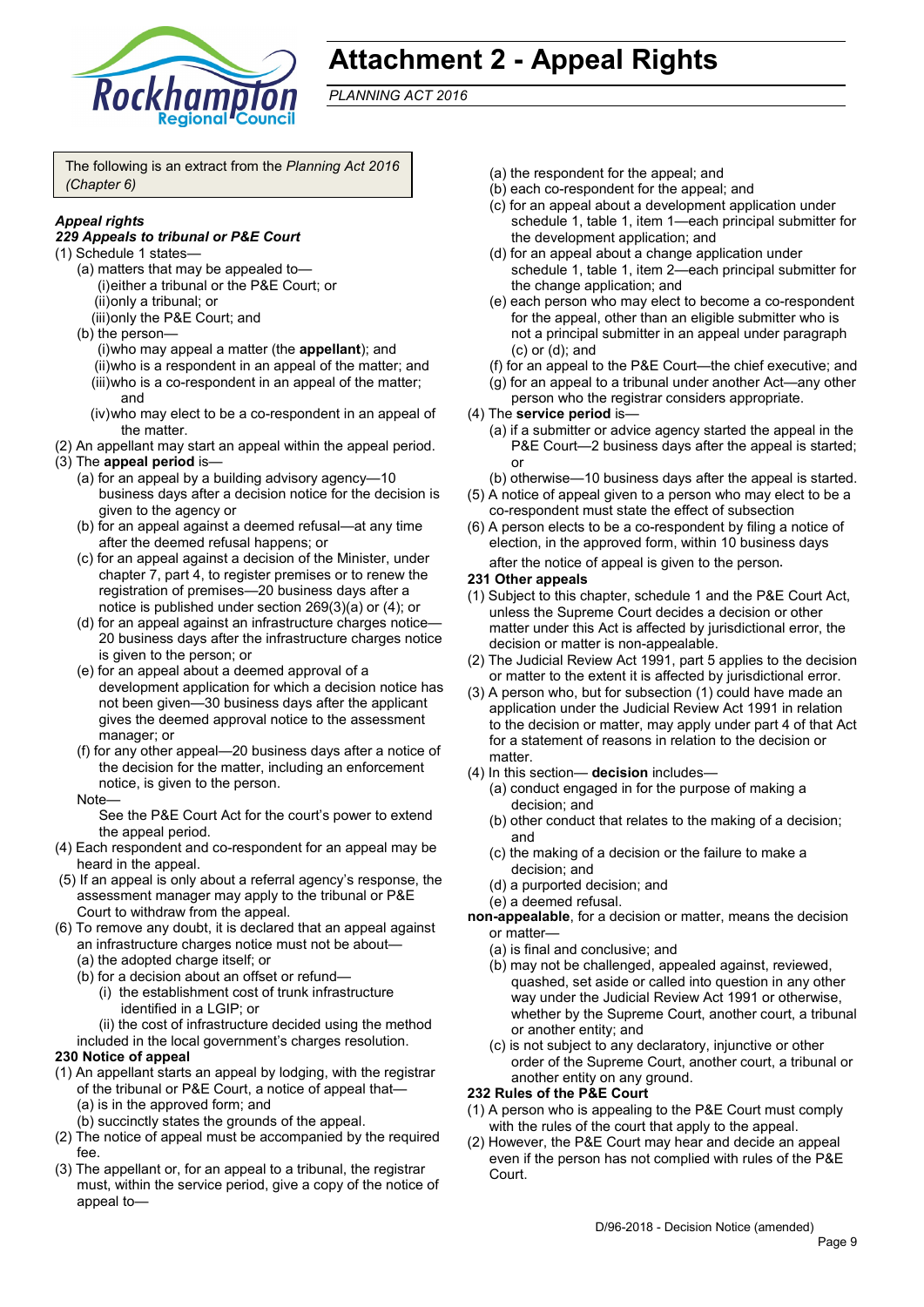

# **Appeal Rights**

*PLANNING ACT 2016*

## **Schedule 1**

#### **Appeals section 229**

#### **1 Appeal rights and parties to appeals**

- (1) Table 1 states the matters that may be appealed to—(a) the P&E court; or (b) a tribunal.
- (2) However, table 1 applies to a tribunal only if the matter involves—
	- (a) the refusal, or deemed refusal of a development application, for—
	- (i) a material change of use for a classified building; or
	- (ii) operational work associated with building work, a retaining wall, or a tennis court; or
	- (b) a provision of a development approval for—
	- (i) a material change of use for a classified building; or
- (ii) operational work associated with building work, a retaining wall, or a tennis court; or
	- (c) if a development permit was applied for—the decision to give a preliminary approval for— (i) a material change of use for a classified building; or
		- (ii) operational work associated with building work, a retaining wall, or a tennis court; or
	- (d) a development condition if—
		- (i) the development approval is only for a material change of use that involves the use of a building classified under the Building Code as a class 2 building; and
			- (ii) the building is, or is proposed to be, not more than 3 storeys; and
			- (iii) the proposed development is for not more than 60 sole-occupancy units; or
	- (e) a decision for, or a deemed refusal of, an extension application for a development approval that is only for a material change of use of a classified building; or
	- (f) a decision for, or a deemed refusal of, a change application for a development approval that is only for a material change of use of a classified building; or
	- (g) a matter under this Act, to the extent the matter relates to—
		- (i) the Building Act, other than a matter under that Act that may or must be decided by the Queensland Building and Construction Commission; or
		- (ii) the Plumbing and Drainage Act, part 4 or 5; or
	- (h) a decision to give an enforcement notice in relation to a matter under paragraphs (a) to (g); or
	- (i) a decision to give an infrastructure charges notice; or
	- (j) the refusal, or deemed refusal, of a conversion application; or
	- (k) a matter that, under another Act, may be appealed to the tribunal; or
- (l) a matter prescribed by regulation. (3) Also, table 1 does not apply to a tribunal if the matter
	- involves—
	- (a) for a matter in subsection  $(2)(a)$  to  $(d)$ 
		- (i) a development approval for which the development application required impact assessment; and
		- (ii) a development approval in relation to which the assessment manager received a properly made submission for the development application; or
	- (b) a provision of a development approval about the identification or inclusion, under a variation approval, of a matter for the development.
- (4) Table 2 states the matters that may be appealed only to the P&E Court.
- (5) Table 3 states the matters that may be appealed only to the tribunal.
- (6) In each table—
	- (a) column 1 states the appellant in the appeal; and
	- (b) column 2 states the respondent in the appeal; and
	- (c) column 3 states the co-respondent (if any) in the appeal; and
	- (d) column 4 states the co-respondents by election (if any) in the appeal.
- (7) If the chief executive receives a notice of appeal under section 230(3)(f), the chief executive may elect to be a corespondent in the appeal.

| Table 1                                                                                                                                                                                                                                                                                                                                        |                           |                                                                  |                                                       |
|------------------------------------------------------------------------------------------------------------------------------------------------------------------------------------------------------------------------------------------------------------------------------------------------------------------------------------------------|---------------------------|------------------------------------------------------------------|-------------------------------------------------------|
|                                                                                                                                                                                                                                                                                                                                                |                           | Appeals to the P&E Court and, for certain matters, to a tribunal |                                                       |
| 1. Development applications<br>An appeal may be made against-<br>(a) the refusal of all or part of the development application; or<br>(b) the deemed refusal of the development application; or<br>(c) a provision of the development approval; or<br>(d) if a development permit was applied for-the decision to give a preliminary approval. |                           |                                                                  |                                                       |
| Column 1                                                                                                                                                                                                                                                                                                                                       | Column 2                  | Column 3                                                         | Column 4                                              |
| Appellant                                                                                                                                                                                                                                                                                                                                      | Respondent                | Co-respondent<br>(if any)                                        | Co-respondent by election<br>$($ if any $)$           |
| The applicant                                                                                                                                                                                                                                                                                                                                  | The assessment<br>manager | If the appeal is about<br>a concurrence                          | 1 A concurrence agency that is<br>not a co-respondent |
|                                                                                                                                                                                                                                                                                                                                                |                           |                                                                  | D/06 2018 Decision Notice (amonded)                   |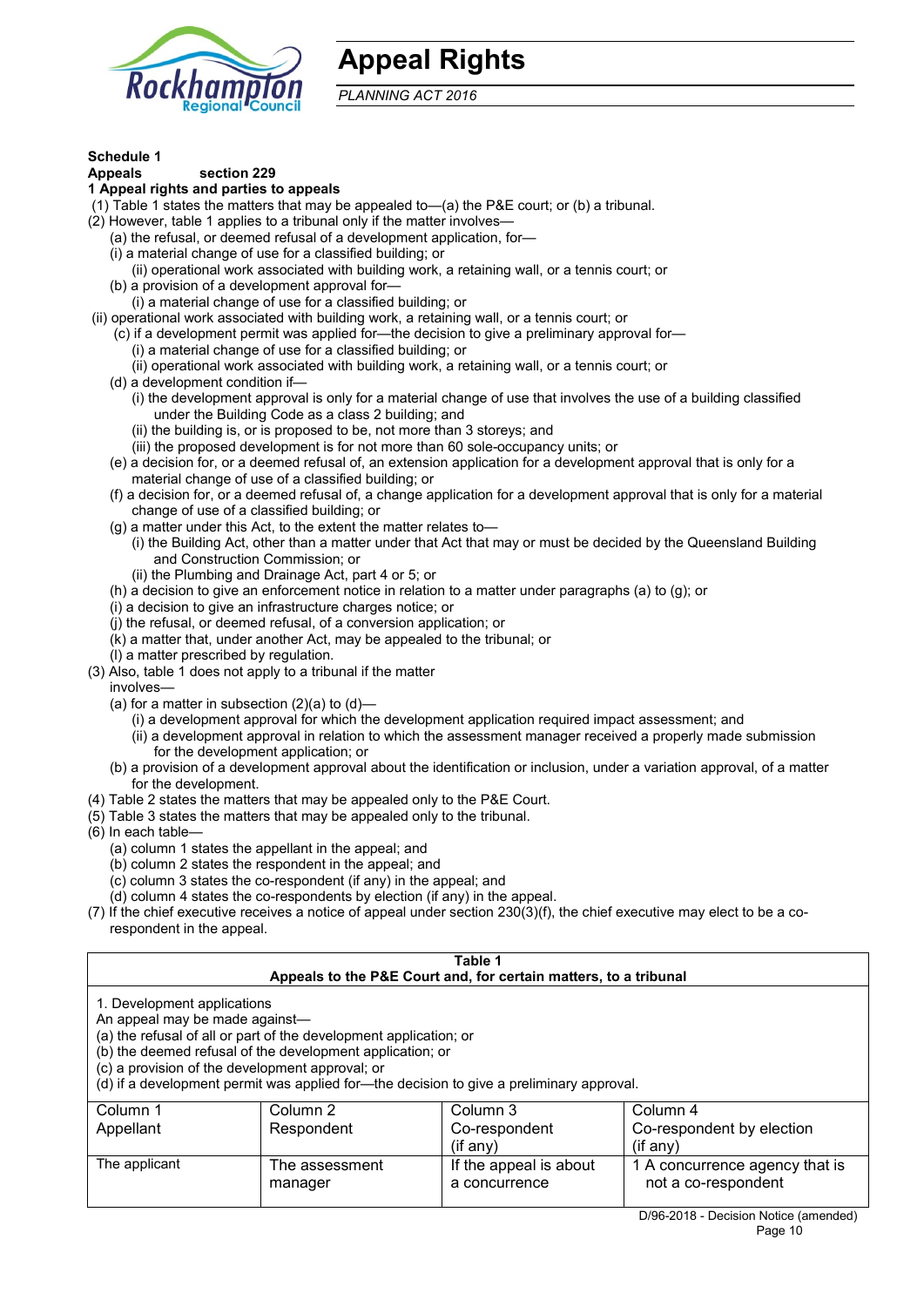| Table 1<br>Appeals to the P&E Court and, for certain matters, to a tribunal                                                                                                                      |                                                                                                                                                                                                                               |                                                                                                                                                                                                                                                                                 |                                                                                                                                                                                                                                                                                                                                                 |
|--------------------------------------------------------------------------------------------------------------------------------------------------------------------------------------------------|-------------------------------------------------------------------------------------------------------------------------------------------------------------------------------------------------------------------------------|---------------------------------------------------------------------------------------------------------------------------------------------------------------------------------------------------------------------------------------------------------------------------------|-------------------------------------------------------------------------------------------------------------------------------------------------------------------------------------------------------------------------------------------------------------------------------------------------------------------------------------------------|
|                                                                                                                                                                                                  |                                                                                                                                                                                                                               | agency's referral<br>response-the<br>concurrence agency                                                                                                                                                                                                                         | 2 If a chosen Assessment<br>manager is the respondent-<br>the prescribed assessment<br>manager<br>3 Any eligible advice agency for<br>the application<br>4 Any eligible submitter for the<br>application                                                                                                                                        |
| 2. Change applications<br>An appeal may be made against-<br>(b) a deemed refusal of a change application.                                                                                        |                                                                                                                                                                                                                               |                                                                                                                                                                                                                                                                                 | (a) a responsible entity's decision for a change application, other than a decision made by the P&E court; or                                                                                                                                                                                                                                   |
| Column 1<br>Appellant                                                                                                                                                                            | Column <sub>2</sub><br>Respondent                                                                                                                                                                                             | Column 3<br>Co-respondent<br>(if any)                                                                                                                                                                                                                                           | Column 4<br>Co-respondent by election<br>(if any)                                                                                                                                                                                                                                                                                               |
| 1 The applicant<br>2 If the responsible<br>entity is the<br>assessment<br>manager-an<br>affected entity that<br>gave a pre-request<br>notice or response<br>notice                               | The responsible<br>entity                                                                                                                                                                                                     | If an affected entity<br>starts the appeal-the<br>applicant                                                                                                                                                                                                                     | 1 A concurrence agency for the<br>development application<br>2 If a chosen assessment<br>manager is the respondent-<br>the prescribed assessment<br>manager<br>3 A private certifier for the<br>development application<br>4 Any eligible advice agency for<br>the change application<br>5 Any eligible submitter for the<br>change application |
| 3. Extension applications<br>An appeal may be made against-<br>(a) the assessment manager's decision about an extension application; or<br>(b) a deemed refusal of an extension application.     |                                                                                                                                                                                                                               |                                                                                                                                                                                                                                                                                 |                                                                                                                                                                                                                                                                                                                                                 |
| Column 1<br>Appellant                                                                                                                                                                            | Column <sub>2</sub><br>Respondent                                                                                                                                                                                             | Column 3<br>Co-respondent<br>(if any)                                                                                                                                                                                                                                           | Column 4<br>Co-respondent by election<br>(if any)                                                                                                                                                                                                                                                                                               |
| 1 The applicant<br>For a matter other<br>2<br>than a deemed<br>refusal of an<br>extension<br>application - a<br>concurrence<br>agency, other than<br>the chief executive,<br>for the application | The assessment<br>manager                                                                                                                                                                                                     | If a concurrence<br>agency starts the<br>appeal - the applicant                                                                                                                                                                                                                 | If a chosen assessment<br>manager is the respondent – the<br>prescribed assessment manager                                                                                                                                                                                                                                                      |
| 4. Infrastructure charges notices<br>a) The notice involved an error relating to -<br>(i)<br>An offset or refund; or<br>(ii)                                                                     | (i) The application of the relevant adopted charge; or<br>Examples of errors in applying an adopted charge -<br>The working out of extra demands, for section 120; or<br>b) The was no decision about an offset or refund; or | The incorrect application of gross floor area for a non-residential development<br>Applying an incorrect 'use category', under a regulation, to the development<br>c) If the infrastructure charges notice states a refund will be given – the timing for giving the refund; or | An appeal may be made against an infrastructure charges notice on 1 or more of the following grounds<br>d) The amount of the charge is so unreasonable that no reasonable relevant local government could have                                                                                                                                  |
|                                                                                                                                                                                                  |                                                                                                                                                                                                                               |                                                                                                                                                                                                                                                                                 | D/96-2018 - Decision Notice (amended)                                                                                                                                                                                                                                                                                                           |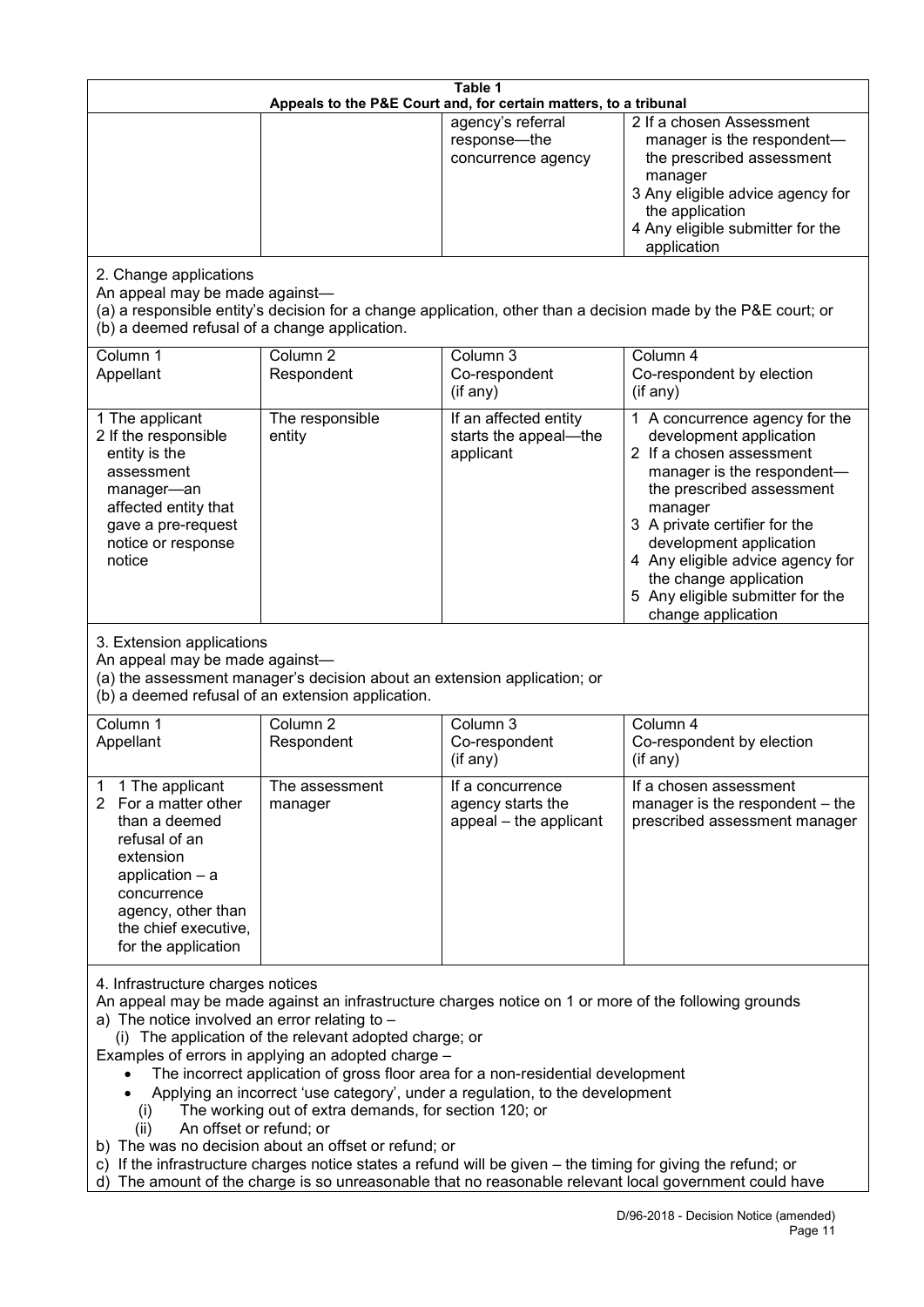|                                                                                   |                                                                                     | Table 1                       |                                                                                                           |  |
|-----------------------------------------------------------------------------------|-------------------------------------------------------------------------------------|-------------------------------|-----------------------------------------------------------------------------------------------------------|--|
| Appeals to the P&E Court and, for certain matters, to a tribunal                  |                                                                                     |                               |                                                                                                           |  |
| imposed the amount.                                                               |                                                                                     |                               |                                                                                                           |  |
|                                                                                   |                                                                                     |                               |                                                                                                           |  |
|                                                                                   |                                                                                     |                               |                                                                                                           |  |
|                                                                                   |                                                                                     |                               |                                                                                                           |  |
|                                                                                   | Column <sub>2</sub>                                                                 | Column 3                      |                                                                                                           |  |
| Column 1<br>Appellant                                                             | Respondent                                                                          | Co-respondent                 | Column 4<br>Co-respondent by election                                                                     |  |
|                                                                                   |                                                                                     | (if any)                      | (if any)                                                                                                  |  |
|                                                                                   |                                                                                     |                               |                                                                                                           |  |
| The person given the                                                              | The local government                                                                |                               | $\blacksquare$                                                                                            |  |
| Infrastructure charges<br>notice                                                  | that gave the<br>infrastructure charges                                             |                               |                                                                                                           |  |
|                                                                                   | notice                                                                              |                               |                                                                                                           |  |
|                                                                                   |                                                                                     |                               |                                                                                                           |  |
| 5. Conversion applications                                                        |                                                                                     |                               |                                                                                                           |  |
| An appeal may be made against-<br>(a) the refusal of a conversion application; or |                                                                                     |                               |                                                                                                           |  |
|                                                                                   | (b) a deemed refusal of a conversion application.                                   |                               |                                                                                                           |  |
| Column 1                                                                          | Column <sub>2</sub>                                                                 | Column 3                      | Column 4                                                                                                  |  |
| Appellant                                                                         | Respondent                                                                          | Co-respondent                 | Co-respondent by election                                                                                 |  |
|                                                                                   |                                                                                     | (if any)                      | (if any)                                                                                                  |  |
|                                                                                   |                                                                                     |                               |                                                                                                           |  |
| The applicant                                                                     | The local government<br>to which the conversion                                     | $\blacksquare$                | $\blacksquare$                                                                                            |  |
|                                                                                   | application was made                                                                |                               |                                                                                                           |  |
| 6. Enforcement notices                                                            |                                                                                     |                               |                                                                                                           |  |
|                                                                                   | An appeal may be made against the decision to give an enforcement notice.           |                               |                                                                                                           |  |
| Column 1                                                                          | Column <sub>2</sub>                                                                 | Column 3                      | Column 4                                                                                                  |  |
| Appellant                                                                         | Respondent                                                                          | Co-respondent                 | Co-respondent by election                                                                                 |  |
|                                                                                   |                                                                                     | (if any)                      | (if any)                                                                                                  |  |
| The person given the                                                              | The enforcement                                                                     |                               | If the enforcement authority is                                                                           |  |
| enforcement notice                                                                | authority                                                                           |                               | not the local government for                                                                              |  |
|                                                                                   |                                                                                     |                               | the premises in relation to which                                                                         |  |
|                                                                                   |                                                                                     |                               | the offence is alleged to have                                                                            |  |
|                                                                                   |                                                                                     |                               | happened-the local                                                                                        |  |
|                                                                                   |                                                                                     |                               | qovernment                                                                                                |  |
|                                                                                   |                                                                                     | Table 2                       |                                                                                                           |  |
|                                                                                   |                                                                                     | Appeals to the P&E Court only |                                                                                                           |  |
| 1. Appeals from tribunal                                                          |                                                                                     |                               |                                                                                                           |  |
|                                                                                   | An appeal may be made against a decision of a tribunal, other than a decision under |                               |                                                                                                           |  |
| section 252, on the ground of-                                                    |                                                                                     |                               |                                                                                                           |  |
|                                                                                   | (a) an error or mistake in law on the part of the tribunal; or                      |                               |                                                                                                           |  |
| (b) jurisdictional error.                                                         |                                                                                     |                               |                                                                                                           |  |
| Column 1                                                                          | Column 2                                                                            | Column 3                      | Column 4                                                                                                  |  |
| Appellant                                                                         | Respondent                                                                          | Co-respondent                 | Co-respondent by election                                                                                 |  |
|                                                                                   |                                                                                     | (if any)                      | $($ if any $)$                                                                                            |  |
| A party to the                                                                    | The other party to the                                                              | $\blacksquare$                | $\blacksquare$                                                                                            |  |
| proceedings for the                                                               | proceedings for the                                                                 |                               |                                                                                                           |  |
| decision                                                                          | decision                                                                            |                               |                                                                                                           |  |
| 2. Eligible submitter appeals                                                     |                                                                                     |                               |                                                                                                           |  |
|                                                                                   |                                                                                     |                               | An appeal may be made against the decision to give a development approval, or an approval for a change    |  |
|                                                                                   | application, to the extent that the decision relates to-                            |                               |                                                                                                           |  |
|                                                                                   |                                                                                     |                               | (a) any part of the development application for the development approval that required impact assessment; |  |
| or                                                                                |                                                                                     |                               |                                                                                                           |  |
| (b) a variation request.                                                          |                                                                                     |                               |                                                                                                           |  |
| Column 1                                                                          | Column 2                                                                            | Column 3                      | Column 4                                                                                                  |  |

Co-respondent

Appellant

Respondent

D/96-2018 - Decision Notice (amended) Co-respondent by election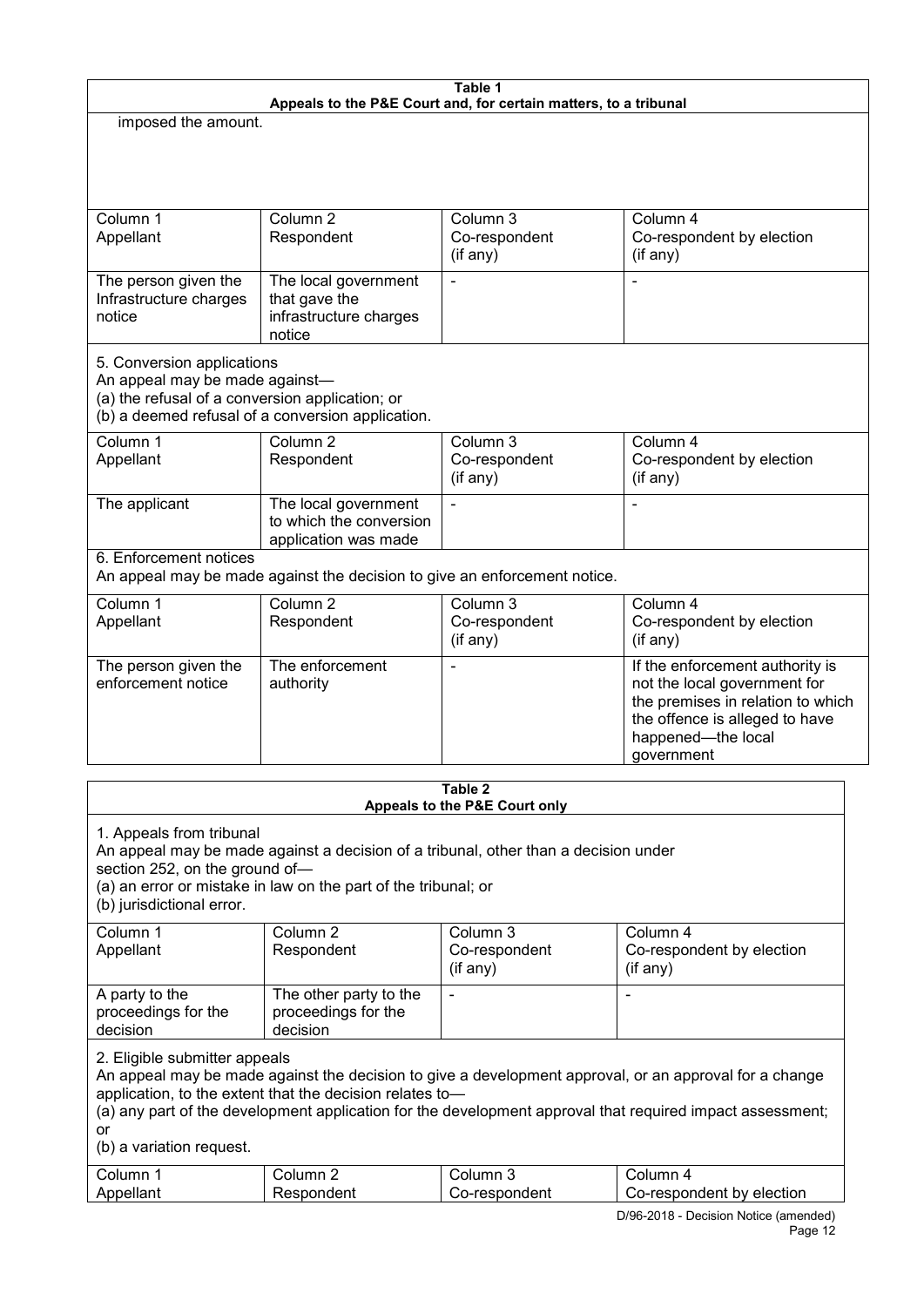| Table 2<br>Appeals to the P&E Court only                                                                                                                                                                                                                                                      |                                                                                                                                                                                                                                         |                                                                                                                           |                                                                                                                                 |  |  |  |
|-----------------------------------------------------------------------------------------------------------------------------------------------------------------------------------------------------------------------------------------------------------------------------------------------|-----------------------------------------------------------------------------------------------------------------------------------------------------------------------------------------------------------------------------------------|---------------------------------------------------------------------------------------------------------------------------|---------------------------------------------------------------------------------------------------------------------------------|--|--|--|
|                                                                                                                                                                                                                                                                                               | (if any)<br>(if any)                                                                                                                                                                                                                    |                                                                                                                           |                                                                                                                                 |  |  |  |
| 1 For a development<br>application-an<br>eligible submitter for<br>the development<br>application<br>2 For a change<br>application-an<br>eligible submitter for<br>the change<br>application                                                                                                  | 1 For a development<br>application-the<br>assessment<br>manager<br>2 For a change<br>application-the<br>responsible entity                                                                                                              | 1 The applicant<br>2 If the appeal is about<br>a concurrence<br>agency's referral<br>response---the<br>concurrence agency | Another eligible<br>submitter for the<br>application                                                                            |  |  |  |
| required impact assessment; or<br>(b) a variation request.                                                                                                                                                                                                                                    | 3. Eligible submitter and eligible advice agency appeals<br>An appeal may be made against a provision of a development approval, or failure to<br>include a provision in the development approval, to the extent the matter relates to- |                                                                                                                           | (a) any part of the development application or the change application, for the development approval, that                       |  |  |  |
| Column 1<br>Appellant                                                                                                                                                                                                                                                                         | Column 2<br>Respondent                                                                                                                                                                                                                  | Column 3<br>Co-respondent<br>(if any)                                                                                     | Column 4<br>Co-respondent by election<br>(if any)                                                                               |  |  |  |
| 1 For a development<br>application-an<br>eligible submitter for<br>the development<br>application<br>2 For a change<br>application-an<br>eligible submitter for<br>the change<br>application<br>3 An eligible advice<br>agency for the<br>development<br>application or change<br>application | 1 For a development<br>application-the<br>assessment<br>manager<br>2 For a change<br>application-the<br>responsible entity                                                                                                              | 1 The applicant<br>2 If the appeal is about<br>a concurrence<br>agency's referral<br>response-the<br>concurrence agency   | Another eligible submitter for<br>the application                                                                               |  |  |  |
| 4. Compensation claims<br>An appeal may be made against-<br>(a) a decision under section 32 about a compensation claim; or<br>(b) a decision under section 265 about a claim for compensation; or<br>(c) a deemed refusal of a claim under paragraph (a) or (b).                              |                                                                                                                                                                                                                                         |                                                                                                                           |                                                                                                                                 |  |  |  |
| Column 1<br>Appellant                                                                                                                                                                                                                                                                         | Column <sub>2</sub><br>Respondent                                                                                                                                                                                                       | Column 3<br>Co-respondent<br>(if any)                                                                                     | Column 4<br>Co-respondent by election<br>(if any)                                                                               |  |  |  |
| A person dissatisfied<br>with the decision                                                                                                                                                                                                                                                    | The local<br>government to which<br>the claim was made                                                                                                                                                                                  |                                                                                                                           |                                                                                                                                 |  |  |  |
| 5. Registered premises<br>An appeal may be made against a decision of the Minister under chapter 7, part 4.                                                                                                                                                                                   |                                                                                                                                                                                                                                         |                                                                                                                           |                                                                                                                                 |  |  |  |
| Column 1<br>Appellant                                                                                                                                                                                                                                                                         | Column 2<br>Respondent                                                                                                                                                                                                                  | Column 3<br>Co-respondent<br>(if any)                                                                                     | Column 4<br>Co-respondent by election<br>$($ if any $)$                                                                         |  |  |  |
| 1 A person given a<br>decision notice about<br>the decision<br>2 If the decision is to<br>register premises or                                                                                                                                                                                | The Minister                                                                                                                                                                                                                            |                                                                                                                           | If an owner or occupier starts<br>the appeal – the owner of the<br>registered premises<br>D/96-2018 - Decision Notice (amended) |  |  |  |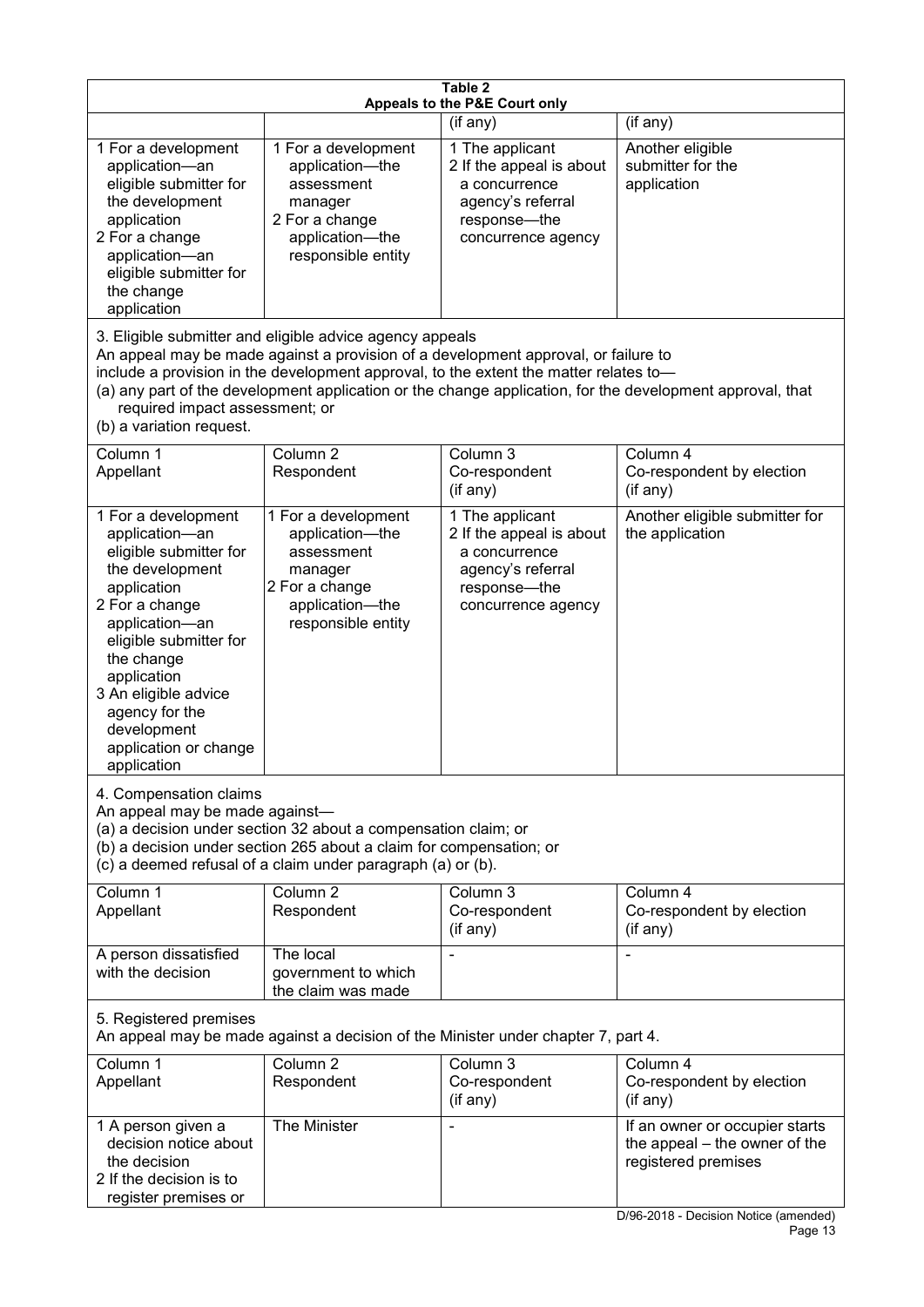| Table 2<br>Appeals to the P&E Court only                                                                                                                                                                                             |                                     |                                                                                                                                                                                                |                                                                                                                                                                             |  |
|--------------------------------------------------------------------------------------------------------------------------------------------------------------------------------------------------------------------------------------|-------------------------------------|------------------------------------------------------------------------------------------------------------------------------------------------------------------------------------------------|-----------------------------------------------------------------------------------------------------------------------------------------------------------------------------|--|
| renew the<br>registration of<br>premises-an owner<br>or occupier of<br>premises in the<br>affected area for the<br>registered premises<br>who is dissatisfied<br>with the decision                                                   |                                     |                                                                                                                                                                                                |                                                                                                                                                                             |  |
| 6. Local laws<br>under a local law about-<br>development; or<br>(b) the erection of a building or other structure.                                                                                                                   |                                     | An appeal may be made against a decision of a local government, or conditions applied,<br>(a) the use of premises, other than a use that is the natural and ordinary consequence of prohibited |                                                                                                                                                                             |  |
| Column 1<br>Appellant                                                                                                                                                                                                                | Column <sub>2</sub><br>Respondent   | Column <sub>3</sub><br>Co-respondent<br>(if any)                                                                                                                                               | Column 4<br>Co-respondent by election<br>(if any)                                                                                                                           |  |
| A person who-<br>(a) applied for the<br>decision; and<br>(b) is dissatisfied with<br>the decision or<br>conditions.                                                                                                                  | The local government                |                                                                                                                                                                                                |                                                                                                                                                                             |  |
|                                                                                                                                                                                                                                      |                                     | Table 3<br>Appeals to the tribunal only                                                                                                                                                        |                                                                                                                                                                             |  |
| 1. Building advisory agency appeals                                                                                                                                                                                                  |                                     | work required code assessment against the building assessment provisions.                                                                                                                      | An appeal may be made against giving a development approval for building work to the extent the building                                                                    |  |
| Column 1<br>Appellant                                                                                                                                                                                                                | Column $2$<br>Respondent            | Column 3<br>Co-respondent<br>(if any)                                                                                                                                                          | Column 4<br>Co-respondent by election<br>(if any)                                                                                                                           |  |
| A building advisory<br>agency for the<br>development application<br>related to the approval                                                                                                                                          | The assessment<br>manager           | The applicant                                                                                                                                                                                  | 1 A concurrence agency for<br>the development application<br>related to the approval<br>2 A private certifier for the<br>development application<br>related to the approval |  |
| An appeal may be made against a decision under-<br>or<br>(b) the Plumbing and Drainage Act, part 4 or 5.                                                                                                                             |                                     | 3. Certain decisions under the Building Act and the Plumbing and Drainage Act                                                                                                                  | (a) the Building Act, other than a decision made by the Queensland Building and Construction Commission;                                                                    |  |
| Column 1<br>Appellant                                                                                                                                                                                                                | Column <sub>2</sub><br>Respondent   | Column 3<br>Co-respondent                                                                                                                                                                      | Column 4<br>Co-respondent by election                                                                                                                                       |  |
| A person who received,<br>or was entitled to<br>receive, notice of the<br>decision                                                                                                                                                   | The person who made<br>the decision | (if any)                                                                                                                                                                                       | (if any)                                                                                                                                                                    |  |
| 4. Local government failure to decide application under the Building Act<br>An appeal may be made against a local government's failure to decide an application under the Building Act<br>within the period required under that Act. |                                     |                                                                                                                                                                                                |                                                                                                                                                                             |  |
| Column 1<br>Appellant                                                                                                                                                                                                                | Column <sub>2</sub><br>Respondent   | Column 3<br>Co-respondent                                                                                                                                                                      | Column 4<br>Co-respondent by election                                                                                                                                       |  |